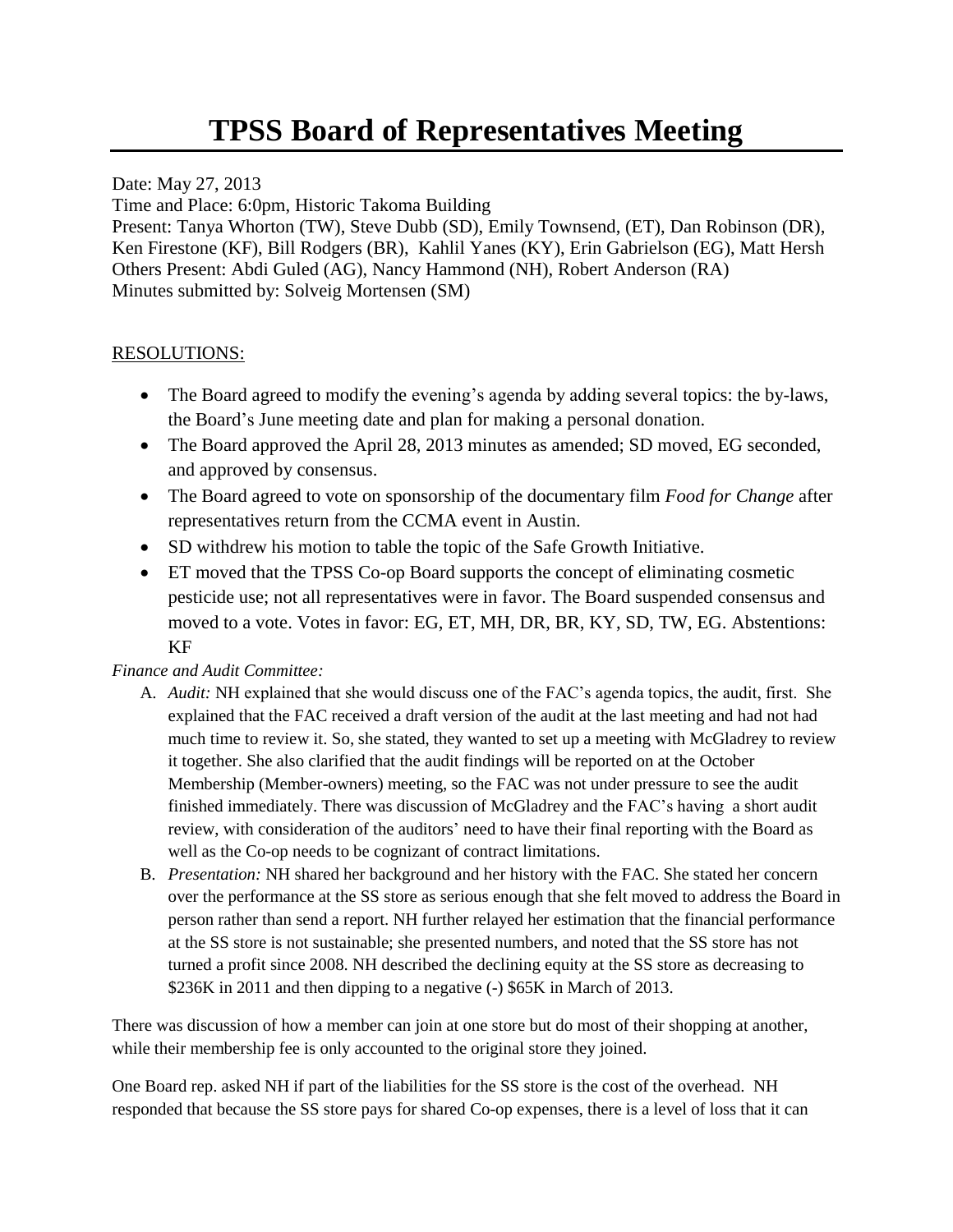sustain which does not negatively affect the profitability of the Co-op as a whole. She roughly estimated that number to be \$140K/year for the SS store and noted that last year with a loss of \$110K, the SS store, momentarily, appeared to be moving in the right direction. However, she pointed out, this year the SS store has already lost a significant amount: a loss of over \$100K as of March.

DR asked NH whether the SS store money that is allocated towards Co-op overhead is handled month to month as an expense on the profit and loss statement. NH confirmed that certain expenses are allocated to the SS store and charged to it monthly. She also observed that this is a point that is debated; however, she confirmed that the shared cost is not controversial and is understood.

NH clarified that it was two years ago when the Co-op began doing the 30/70 portion split in expenses between the stores; the split was based on the portion of sales. AG commented that prior to that time, the TP store was carrying all the combined expenses. DR observed, then, that any estimation of profit and loss from former years, did not take into account that the SS store was *not* carrying part of that split. NH agreed that all the SS store profits from the years prior to the 30/70 split were overstated.

There was discussion about when the \$300K transfer occurred: the transfer from the SS store to the TP store to pay back some of the SS store's debt. ET pointed out that that \$300K had to be used to cover overhead and inventory bills; so even if some of the overhead debt were paid, the inventory overhead needs to be accounted for and included as a debt.

RA emarked that the Co-op needs to take into account the TP store numbers, when it analyzes the SS store numbers. He elaborated that it appears that the TP store is currently underperforming; he believes the time spent by management trying to rehabilitate the SS store is draining it. RA stated that TP underperformed in January, February, and March of this year. SD talked about how the previous year for the TP store showed very high, artificially high numbers because the store's expenses had been greatly reduced in a temporary, short-term adjustment.

June Board meeting: The Board confirmed that the next Board meeting will be June 23<sup>rd</sup>.

*GM Report:* AG confirmed that he was in communication with one vendor re: performing a staff satisfaction survey; the Board discussed available vendors.

AG gave a status update on the proposed local foods committee. DR recounted that the document for it had been developed and AG described how currently internally in each dept. staff samples and reviews new local food products, weekly. However, AG elaborated that there is no formal local foods committee at this point. Some Board reps. made the suggestion that the Co-op might involve members in that selection process, tastings, etc., even if it just means informing them of the time and place it occurs, so they can participate. There was discussion of paid staff committee efficiency, time commitments, coordination requirements, etc**. AG agreed to inform the Board at the June meeting of whether the current staff local foods committee can be opened-up for TPSS member-owner participation.** *Report from Expansion:* KF reported that Expansion Committee (EC) activity is still in a holding pattern at this point; they are waiting for CW Architect's report and feedback on the condition of the city lot. He explained that the EC will re-convene and resume discussing issues once they receive that information.

*Report from Membership Committee:* SD commented that he believed the May Membership (Memberowners) Meeting went fairly well. He noted that having the GM present was new and well received. He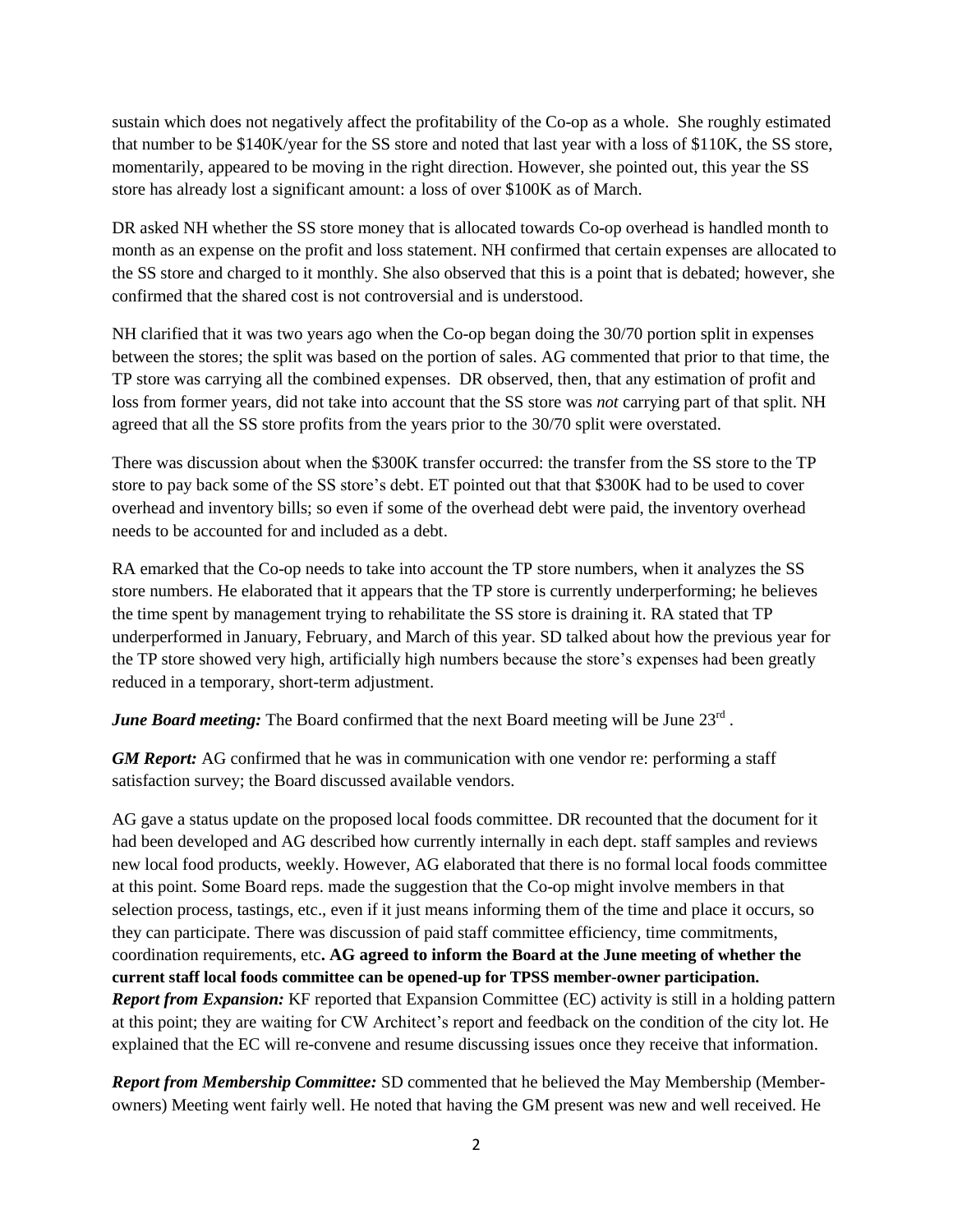assessed that members seem to be becoming familiar with attending the meeting at the Historic Takoma building. He remarked about future modifications to the audio system (microphone) and food set-up and took into account the factor of the concurrent home and garden tour event. He shared that the Membership Committee (MC) is doing a float for the Fourth of July parade. He talked about the Co-op's story-telling hour in Spanish and how they had worked on translation at the last membership meeting. SD relayed that the deadline for articles for the newsletter is June  $4<sup>th</sup>$ . SD also touched on how one of the strategic goals of the Membership committee is to examine the Co-op's outreach efforts and define the Co-op's target audience. *Co-op movie proposal:* SD introduced the topic of the Co-op's sponsoring a documentary film about food co-ops, *Food for Change.* He explained that the co-op community is engaging in this film's sponsorship and that Board reps. attending CCMA in Austin might discuss it with the other co-op representatives there; a number of the attending co-ops are presently supporting the film.

SD recognized the notable suggested cost of sponsorship; AG commented that one of the GM's who contributed \$5K will be at CCMA. SD confirmed that the Co-op could pledge any amount, but certain prices are customary, based on a co-op's size. He explained that the expense could be accounted for as a Board or marketing budget item. SD confirmed that the documentary's sponsorship will give TPSS Coop's name in the credits and permission to show the film.

SD answered a question about the Co-opoly game and confirmed that the Co-op received two of them. He remarked that the MC could invite people to play it at a Membership (Member-owners) Meeting.

*Safe Grow Initiative:* DR gave background information on how the initiative became an agenda item: one of the organizers had spoken with him and asked if the Co-op were willing to endorse it. Board reps. shared a variety of responses to the proposition of endorsing the initiative.

## *Cons for supporting the initiative:*

-how this could set a precedent where the Co-op or Co-op Board is asked to vote/weigh-in on community issues as they arise;

-how acting alone on this initiative, outside of a food system coalition could overstep the Co-op's function within the community

-how joining moves away from the neutrality that the Co-op wants to maintain as it moves forward in a variety of pursuits

-how the initiative is actually written, for one Board rep. cited a legal opinion that the initiative is poorly crafted and could lead to banning other safe and necessary things, such as, treatments for termites; -how, in one reps. opinion, the procedure followed at the City Council meeting to arrive at the initiative was flawed; it may have locked out opposing voices.

-how this is the City's legislative process, separate from Co-op matters

## *Pros for supporting the initiative:*

-how this is a good fight and is related to what defines the Co-op: the Co-op works to bring people food that is free of pesticides;

-how actually this should *not* just be left for the EPA to determine, for this type of debate and fight begins at local government and then moves up to higher levels.

-how this campaign is in right alignment with the Co-op's core values; it is the Co-op's mission to promote healthful living.